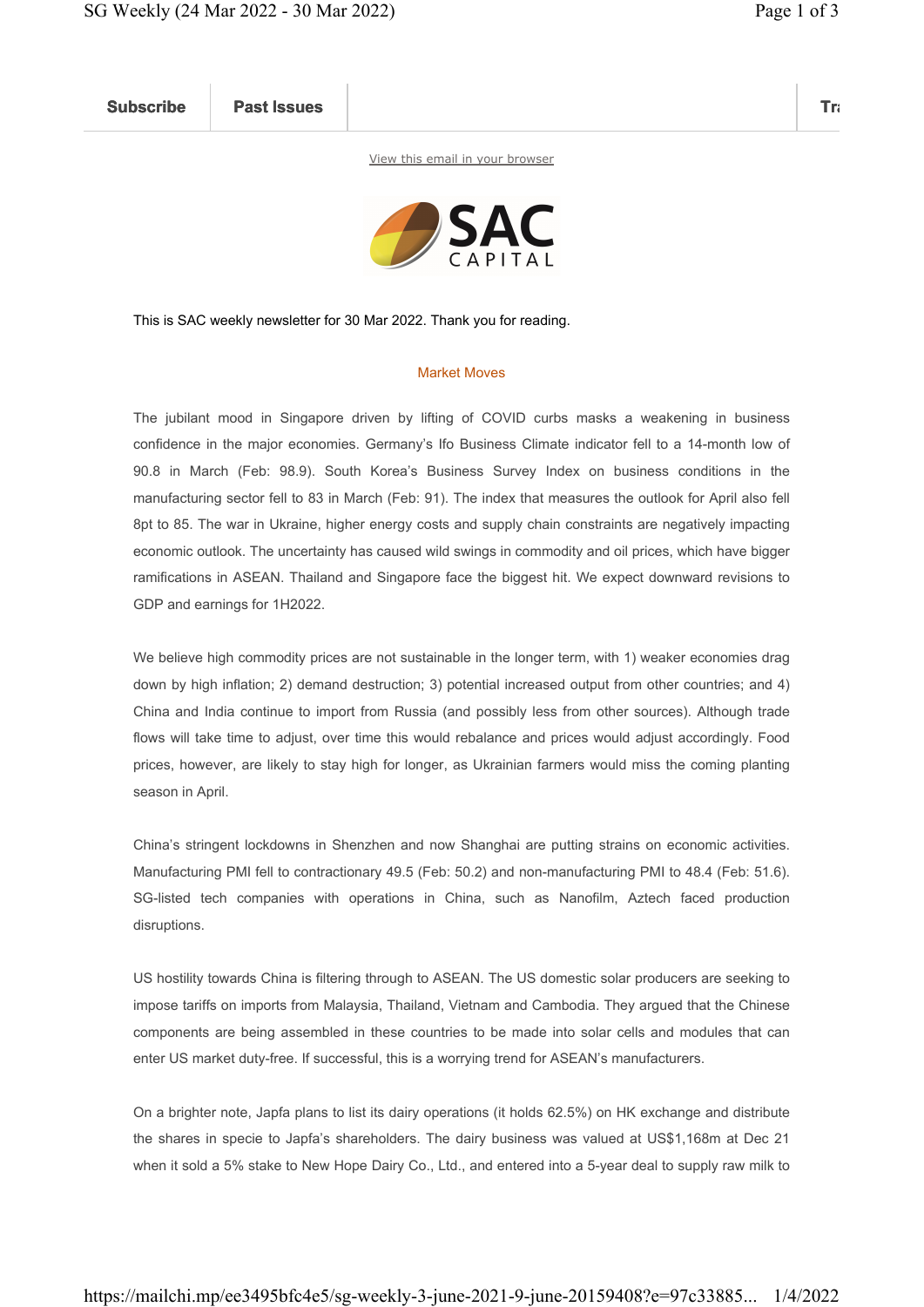New Hope. This translates into S\$0.49 per Japfa share. Based on this and current share price of PT Japfa, our SOTP value for Japfa is S\$1.00/share.

## Analysts' Notes

Reclaims Global Limited | reported +124% jump in net profit to S\$4.9m in FY ended 31 Jan 22. This is attributed to higher business activities (+47.6%) and a low FY21 base effect. Return of construction activities has seen higher demand across all of its services provided. (Sale of recycled construction materials +81%, Excavation services +19%, Logistics and Leasing of equipment +68%) Operating margin has improved to 17% (FY21: 11%). Forecasted construction demand of S\$27-32b for FY22 is back to prepandemic FY19 level. We expect the Group to benefit from the robust demand with 60% of the projects coming from public sector, the area it focuses on. The Group is currently trading at PE of 5.1x and PB of 0.9x. Its net cash balance of S\$11m accounts for 44% of its market cap. (Lim Shu Rong)

CapitaLand Integrated Commercial Trust | CICT is acquiring 70% interest in 79 Robinson Road, a grade A office building located in the CBD area. CapitaLand Investment Limited's fund, CapitaLand Open End Real Estate Fund (COREF), will acquire the remaining 30% of the property. The total agreed property value is S\$1.26b, which is at par with the independent valuations. A purchase consideration of S\$421.1m in the 70% interest is arrived after taking into account the adjusted net asset value, which includes an existing bank loan S\$620.0m. CICT will make partial loan repayment to the existing loan.

CICT's total acquisition outlay is S\$869.2m, which consists of S\$855.1m in acquisition cost (S\$421.1m in purchase consideration, S\$352.8m in partial loan repayment, S\$81.2m of shareholder loans), S\$8.8m in acquisition fees and S\$5.3m of professional expenses. CICT will pay S\$4.4m of the acquisition fees in units. Assuming 62% LTV, CICT will finance the acquisition with ~S\$534.8m of debt and the remaining S\$330m will be paid in cash through the proceeds from the divestment of JCube. Post-acquisition, CICT's gearing level is expected to increase from 37.2% to 41.1%. The property has an NPI yield of 4%, which is lower than the current portfolio NPI yield of 4.4%. On a pro forma basis, FY21 DPU would have increased 1.1% from 10.40 Singapore cents to 10.51 Singapore cents.

Cat 1 office rent has recovered to the pre-COVID level of ~S\$10.4 psf. Rental rate is expected to sustain at the current level on the back of limited supply (~0.8m sf in 2022) and redevelopment of ageing office buildings (e.g. AXA Tower and Singapore Land Tower) while the projected demand for grade A office in 2022 is ~0.9m sf driven by strong leasing demand from technology and financial services firms as well as the relocation of displaced tenants from office buildings undergoing redevelopment. However, CICT's latest acquisition is expected to see minimal upside due to its long WALE of 5.8 years and low vacancy rate of 7.1%. CICT is currently trading at a yield of 4.6%, which is lower than the average yield of 5.8% in the diversified REIT sector. (Lam Wang Kwan)

## Company News